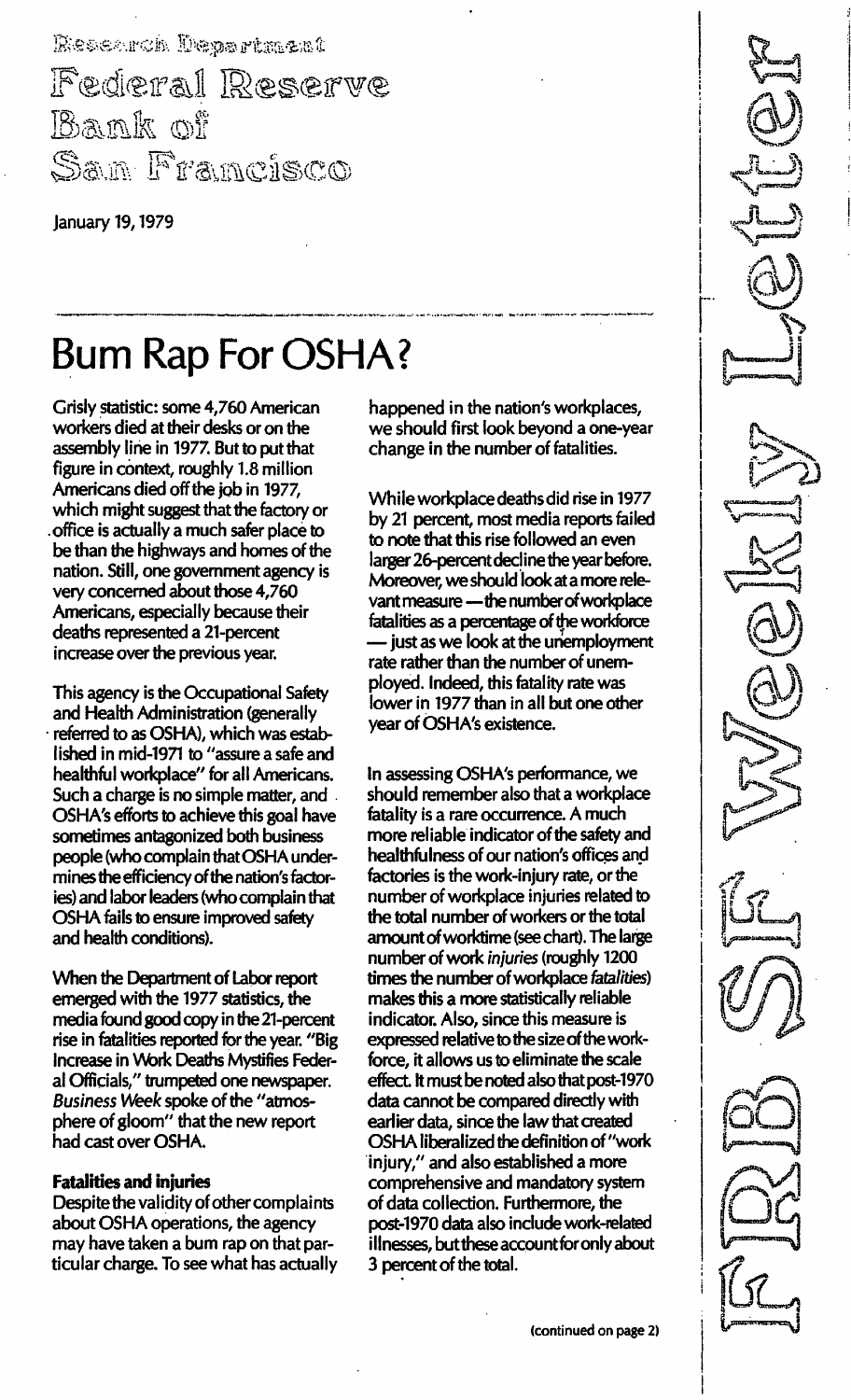### Research Department

## Federal Reserve Bank of San Francisco

Opinions expressed in this newsletter do not necessarily reflect the views of the management of the Federal Reserve Bank of San Francisco, nor of the Board of Governors of the Federal Reserve System.

#### 8usiness-cyde effect

But even more importantly, to assess the performance of  $OSHA$  - or any other program for that matter  $-$  we must avoid the before-and-after fallacy. The relevant comparison is not between what occurred this year and last year, but between what did occur this year with the program and what would have occurred this year in the absence of the program. This suggests that if there are other factors systematically influencing the program's target variable, then these factors must be considered.

In the case of work injuries, there is a fairly well established, albeit little known, relationship between the rate at which workers get mangled on the job and the rate of business activity. Studies of the relationship between work injuries and the business cycle have appeared on and off in the economic literature at least since the 1930's, but generally in fairly remote publications.

The logic behind this pro-cyclical pattern in work injuries goes something like the following. During a cyclical downturn in a firm's new orders, the manager is uncertain whether the decline is temporary or will be sustained over a period of time, so he is somewhat reluctant to layoff workers whom he may soon have to rehire. Thus workers get laid off at a slower rate than the rate at which output declines, and there is a consequent slowdown in the general pace of production. But at the slower pace of output, there is more time for maintenance and repair of equipment. The result is fewer accidents. In addition, the workers who get laid off are typically

the youngest and least experienced  $-$  a group which tends to be the most accident-prone. This shift in composition of the still-working population away from accident-prone individuals also tends to lower the work-injury rate.

During expansions, both these effects work in precisely the opposite direction. Managers are reluctant to rehire workers as rapidly as new orders increase, for fear they may have to turn around and fire them should the increase be only transitory. The result is an increase in the pace of production, more pressure on workers and less time for maintenance of machinery. Moreover, new hires are less experienced, and even the skills they do have may be a bit rusty due to an extended period out of work. Both of these effects combine to push up the rate at which workers get injured.

#### Mirror image

The work-injury rate is almost a mirror image of the unemployment rate  $-$  a reasonable business-cycle proxy although the statistical relationship between the two series is not always stable (see chart). Roughly speaking, a one-percent (not percentage point) decline in the unemployment rate tends to generate a quarter-percent rise in the work-injury rate, according to our experience over the 1942-70 period. Thus the 9-percent drop in the unemployment rate between 1976 and 1977 (from 7.7 to 7.0 percent) should have led to a 2-to-3 percent rise in the work-injury rate, other things equal. In fact, the work-injury rate in manufacturing actually declined by 0.8 percent and the rate for the whole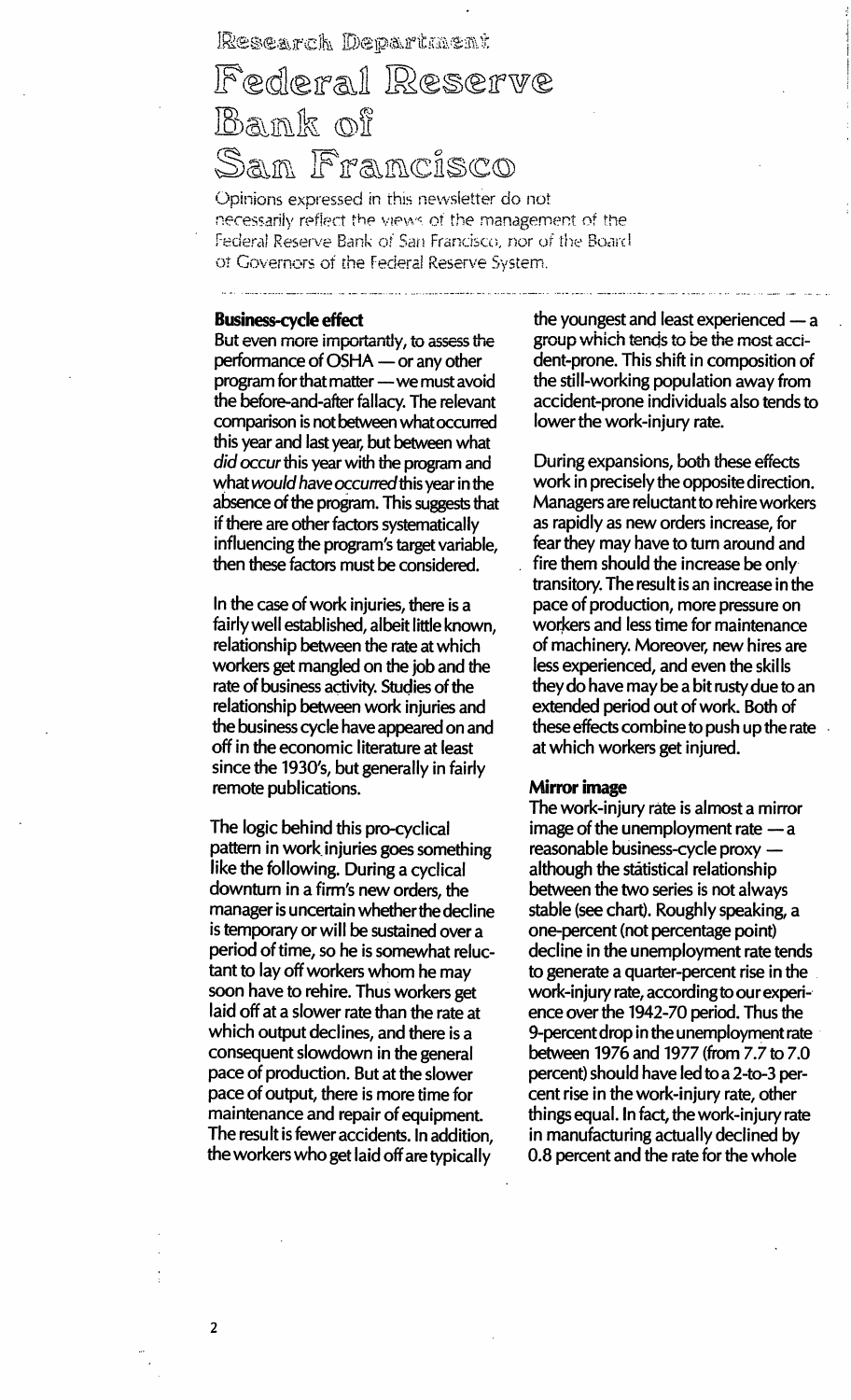

private sector rose by only 0.8 percent. This suggests that there were almost 1 million fewer workplace injuries in the total private economy in 1977 than would have been expected based upon movements in the business cycle alone. This fact contrasts sharply with the impression left by the "21-percent increase" in workplace deaths headlined by the media.

Indeed, in all but two years of OSHA's existence, the work-injury rate fell by more than would have been predicted by the business-cycle effect. Thus, the workinjury rate in 1977 was roughly 3 percentage points lower than would have been expected from the 1971-77 movement of business activity. This translates into about 2.8 million fewer injuries than we would have expected in the total private

economy in 1977 alone. Several factors may have contributed to this improvement, but in absence of evidence to the contrary, OSHA should certainly be able to take some credit for the increasing safety of the American workplace.

What about 1978? We already know that the unemployment rate last year was 14.3 percent below the 1977 figure because of a strong business expansion. This should have caused the work-injury rate to rise by about 3.5 percent if you believe our estimates. The data won't be available until almost year end, but they should show some increase. If the actual injury rate rises by less than 3.5 percent, or if there is an actual decline, OSHA may deserve a pat on the back.

Michael Gorham



<sup>\*</sup>The work injury rate is the number of work injuries per one million hours worked 1940-1970 and per 100 full-time workers after 1970. The two time periods are not directly comparable because of a 1971 change in reporting and definition of a work-place injury.